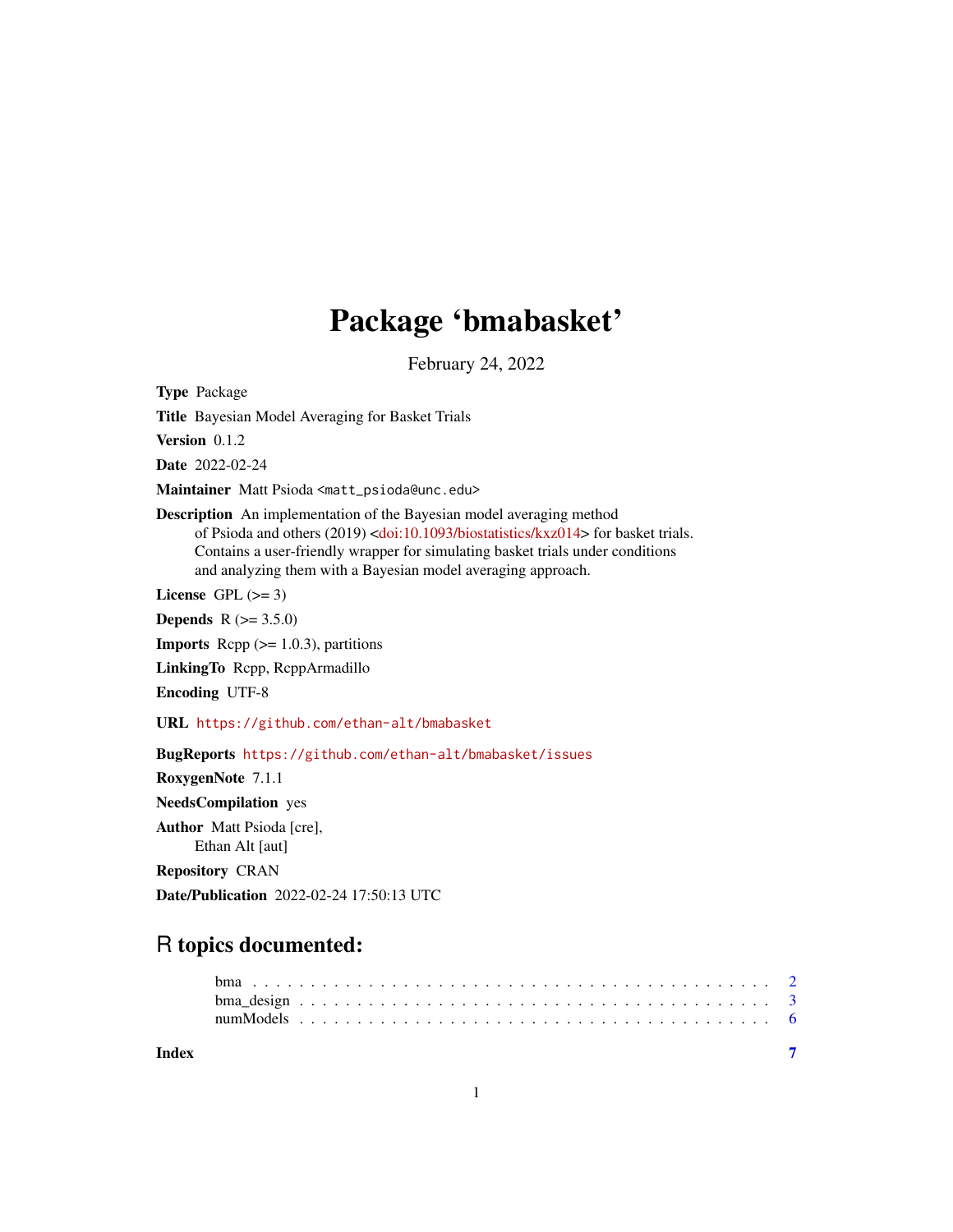#### Description

Given data and hyperparameters, computes posterior model probabilities

#### Usage

 $bma(pi0, y, n, P = NULL, ma0 = 0.5, phi0 = 1, priorModelProbs = NULL, pmp0 = 1)$ 

#### Arguments

| pi0             | scalar or vector whose elements are between 0 and 1 giving threshold for the<br>hypothesis test. If a scalar is provided, assumes same threshold for each basket |
|-----------------|------------------------------------------------------------------------------------------------------------------------------------------------------------------|
| у               | vector of responses                                                                                                                                              |
| n               | vector of sample sizes                                                                                                                                           |
| P               | integer giving maximum number of distinct parameters; default is all possible<br>models                                                                          |
| mu0             | prior mean for beta prior                                                                                                                                        |
| phi0            | prior dispersion for beta prior                                                                                                                                  |
| priorModelProbs |                                                                                                                                                                  |
|                 | (optional) vector giving prior for models. Default is proportional to $\exp(\text{pmp0} \star$<br>D), where D is the number of distinct parameters in the model  |
| pmp0            | nonnegative scalar. Value of 0 corresponds to uniform prior across model space.<br>Ignored if priorModelProbs is specified                                       |

#### Value

a list with the following structure:

bmaProbs model-averaged probabilities that each basket is larger than pi0

bmaMeans model-averaged posterior mean for each basket

#### Examples

```
## Simulate data with 3 baskets
probs <- c(0.5, 0.25, 0.25)
n <- rep(100, length(probs))
y \le rbinom(length(probs), size = n, prob = probs)
bma(0.5, y, n)
```
<span id="page-1-0"></span>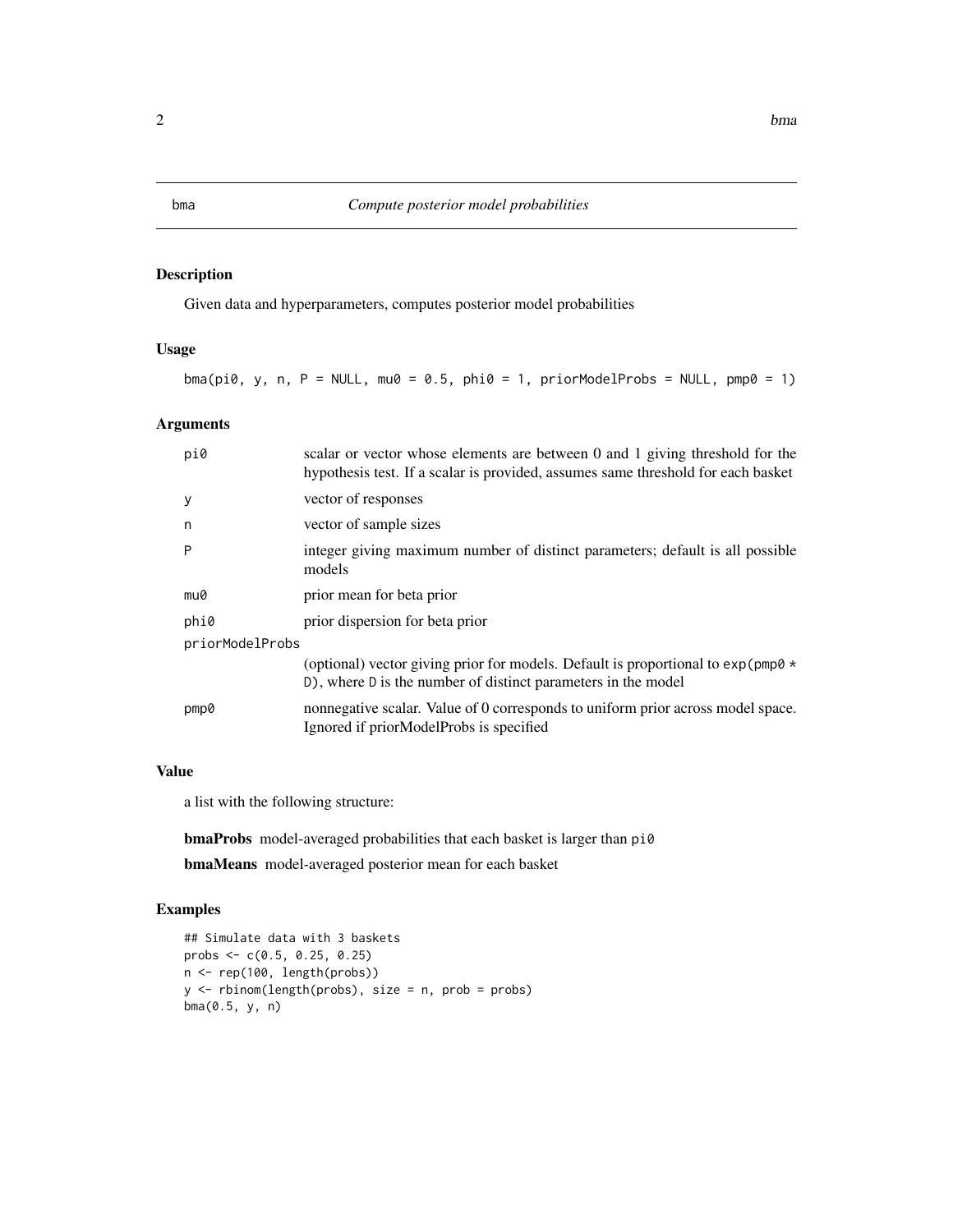<span id="page-2-0"></span>

#### Description

Simulates a BMA design given hyperparameters

#### Usage

```
bma_design(
  nSims,
  nBaskets,
  maxDistinct = nBaskets,
  eRates,
  rRates,
  meanTime,
  sdTime,
  ppEffCrit,
  ppFutCrit,
  futOnly = FALSE,
  rRatesNull,
  rRatesAlt,
  minSSFut,
  minSSEff,
  minSSEnr,
  maxSSEnr,
  targSSPer,
  I0,
  mu0 = 0.5,
  phi = 1,
  priorModelProbs = NULL,
  pmp0 = 1\overline{\phantom{a}}
```
#### Arguments

| nSims       | number of simulation studies to be performed                                                                                                                                                  |
|-------------|-----------------------------------------------------------------------------------------------------------------------------------------------------------------------------------------------|
| nBaskets    | number of baskets                                                                                                                                                                             |
| maxDistinct | integer between 1 and nBaskets giving number of distinct model probabilities<br>to use. Defaults to nBaskets. It is recommended to call numModels to ensure<br>that computation is tractable. |
| eRates      | scalar or vector of Poisson process rates for each basket                                                                                                                                     |
| rRates      | scalar or vector of true response rates for each basket                                                                                                                                       |
| meanTime    | mean parameter for time to outcome ascertainment                                                                                                                                              |
| sdTime      | standard deviation parameter for time to outcome ascertainment                                                                                                                                |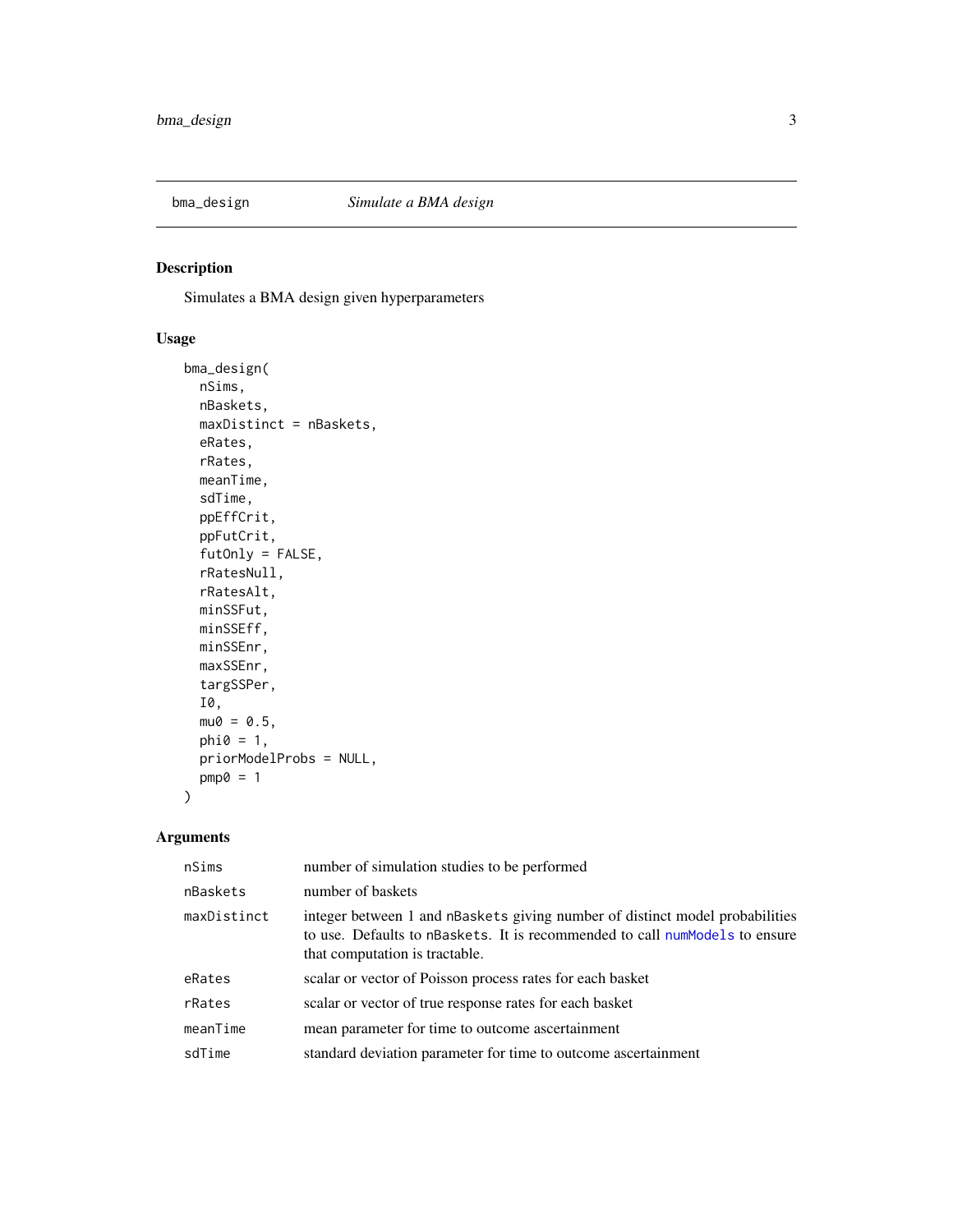| ppEffCrit       | scalar or vector giving basket-specific posterior probability threshold for activity<br>(i.e., efficacy).                                                                    |
|-----------------|------------------------------------------------------------------------------------------------------------------------------------------------------------------------------|
| ppFutCrit       | scalar or vector giving basket-specific posterior probability threshold for futility                                                                                         |
| futOnly         | logical giving whether design allows only for futility stopping (TRUE = futility<br>only, FALSE = both futility and efficacy)                                                |
| rRatesNull      | scalar or vector of basket-specific null hypothesis values (for efficacy determi-<br>nation)                                                                                 |
| rRatesAlt       | scalar or vector of basket-specific hypothesized alternative values (for futility<br>determination)                                                                          |
| minSSFut        | minimum number of subjects in basket to assess futility                                                                                                                      |
| minSSEff        | minimum number of subjects in basket to assess activity                                                                                                                      |
| minSSEnr        | matrix giving minimum number of new subjects per basket before next analysis<br>(each row is an interim analysis, each column is a basket)                                   |
| maxSSEnr        | matrix giving maximum number of new subjects per basket before next analysis<br>(each row is an interim analysis, each column is a basket)                                   |
| targSSPer       | scalar or vector giving target sample size increment for each basket                                                                                                         |
| 10              | maximum number of analyses                                                                                                                                                   |
| mu0             | prior mean for the response probabilities                                                                                                                                    |
| phi0            | prior dispersion response probabilities                                                                                                                                      |
| priorModelProbs |                                                                                                                                                                              |
|                 | vector giving prior probabilities for models. Default is prior of each model is<br>proportional $exp(pmp0 * D)$ where D is the number of distinct parameters in the<br>model |
| pmp0            | scalar giving power for priorModelProbs. If pmp0==0, a uniform prior is used<br>for model probabilities. Defaults to 1. Ignored if priorModelProbs is not NULL               |

#### Value

a nested list giving results of the simulation with the following structure:

- hypothesis.testing hypothesis testing information
	- rr basket-specific null hypothesis rejection rate
	- fw.fpr family-wise false positive rate (across all inactive baskets)
	- nerr average number of false null hypothesis rejections
	- fut basket-specific probability of futility stopping
- sample.size trial sample size information
	- basket.ave basket-specific expected sample size
	- basket.med basket-specific median sample size
	- basket.min basket-specific minimum sample size
	- basket.max basket-specific maximum sample size
	- overall.ave expected overall sample size
- point.estimation point estimation information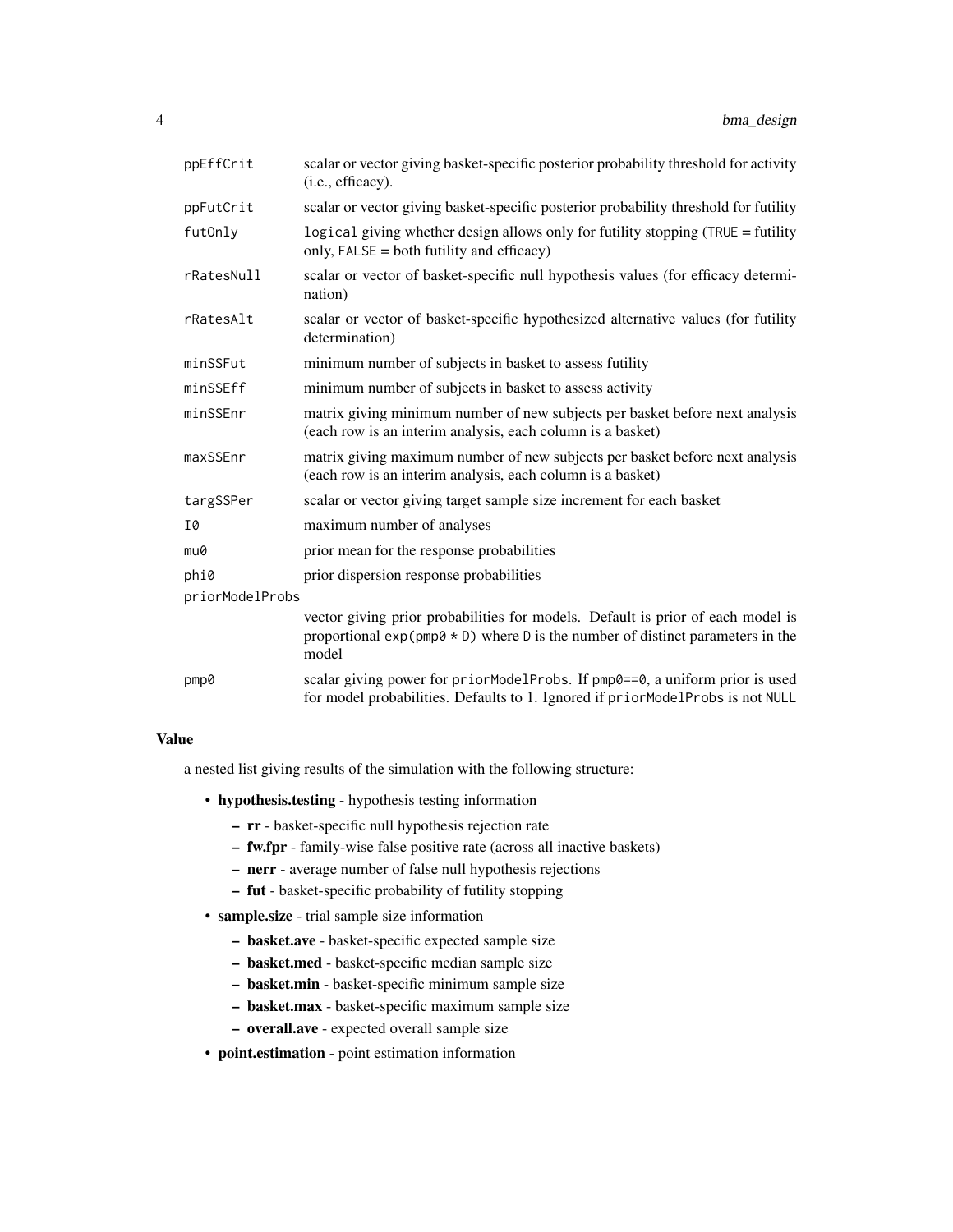- PM.ave basket-specific average posterior mean
- SP.ave basket-specific average sample proportion
- PP.ave basket-specific average posterior probability
- bias basket-specific bias of the posterior mean
- mse basket-specific MSE of the posterior mean
- early.stopping early stopping information
	- interim.stop.prob probability of trial stoppage by interim
	- baskets.continuing.ave average number of baskets continuing past interim

#### Examples

```
## SIMULATE DATA AND SET SIMULATION PARAMS
```

```
nSims <- 100 ## would be much more in practice
meanTime \leq -0.01sdTime <- 0.0000000001
mu0 <- 0.45
phi0 <- 1.00
ppEffCrit <- 0.985
ppFutCrit <- 0.2750
pmp0 <- 2
n1 <- 7
n2 <- 16
targSSPer <- c(n1, n2)
nInterim <- 2
futOnly <- 1
K0 <- 5
row <- 0
\text{mss} \leftarrow 4
minSSFut <- mss ## minimum number of subjects in basket to assess futility using BMA
minSSEff <- mss ## minimum number of subjects in basket to assess activity using BMA
rTarg <- 0.45
rNull <- 0.15
rRatesMod <- matrix(rNull,(K0+1)+3,K0)
rRatesNull <- rep(rNull,K0)
rRatesMid <- rep(rTarg,K0)
eRatesMod <- rep(1, K0)
## min and max #' of new subjects per basket before next analysis (each row is interim)
minSSEnr <- matrix(rep(mss, K0), nrow=nInterim ,ncol=K0, byrow=TRUE)
maxSSEnr <- matrix(rep(100, K0), nrow=nInterim, ncol=K0, byrow=TRUE)
## construct matrix of rates
for (i in 1:K0)
{
  rRatesMod[(i+1):(K0+1),i]= rTarg
}
rRatesMod[(K0+2),] <- c(0.05,0.15,0.25,0.35,0.45)
rRatesMod[(K0+3),] < -c(0.15,0.30,0.30,0.30,0.45)rRatesMod[(K0+4),] <- c(0.15,0.15,0.30,0.30,0.30)
## conduct simulation of trial data and analysis
```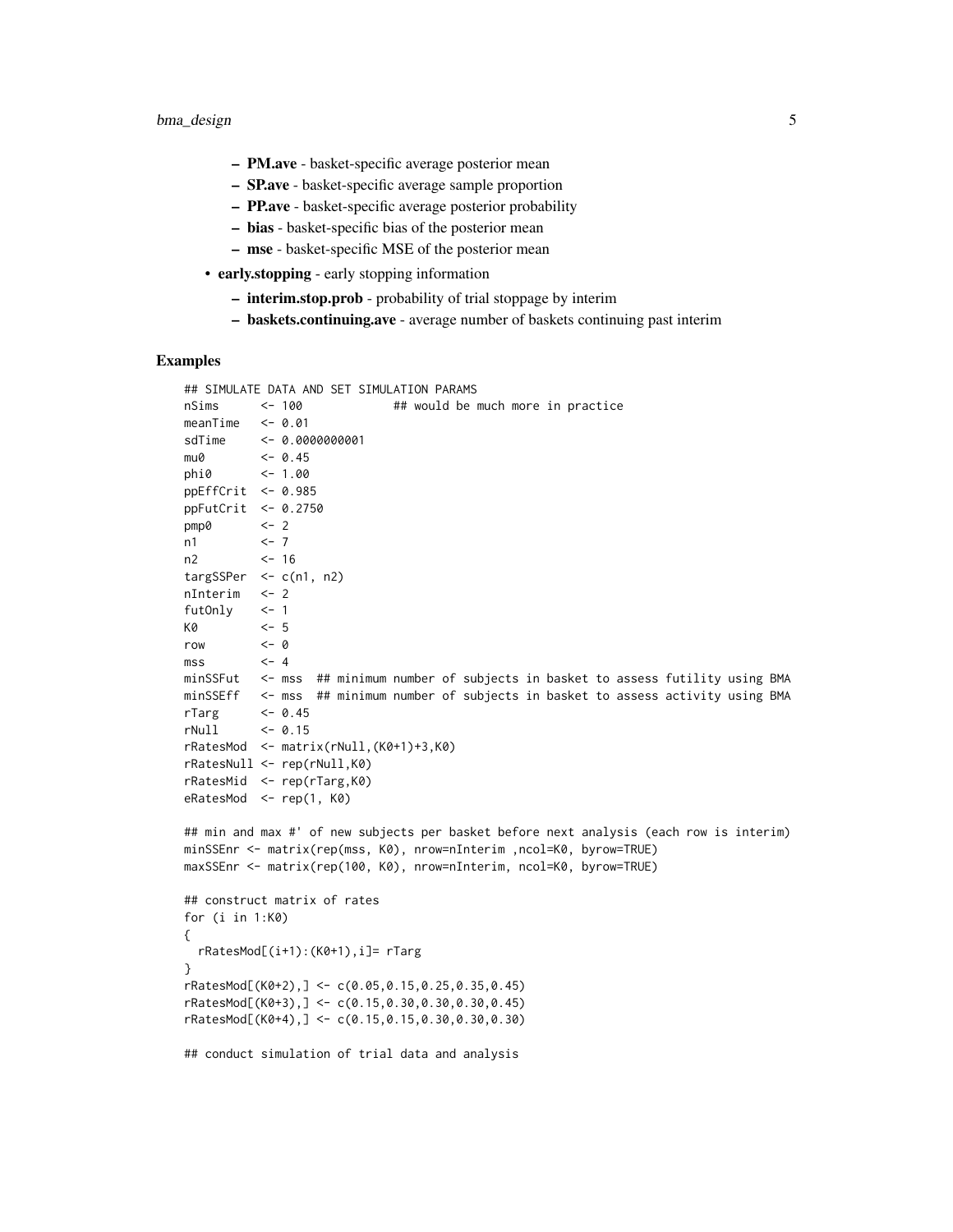```
x <- bma_design(
  nSims, K0, K0, eRatesMod, rRatesMod[i+1,], meanTime, sdTime,
  ppEffCrit, ppFutCrit, as.logical(futOnly), rRatesNull, rRatesMid,
  minSSFut, minSSEff, minSSEnr, maxSSEnr, targSSPer, nInterim, mu0,
  phi0, priorModelProbs = NULL, pmp0 = pmp0
\overline{\phantom{0}}
```
#### <span id="page-5-1"></span>numModels *Compute number of models*

#### Description

Given a basket size and maximal number of distinct response rates, compute the number of possible models

#### Usage

numModels(K, P)

#### Arguments

| К | positive integer giving number of baskets                |
|---|----------------------------------------------------------|
| P | positive integer giving maximal number of distinct rates |

#### Value

integer giving number of possible models

#### Examples

numModels(10, 10)

<span id="page-5-0"></span>